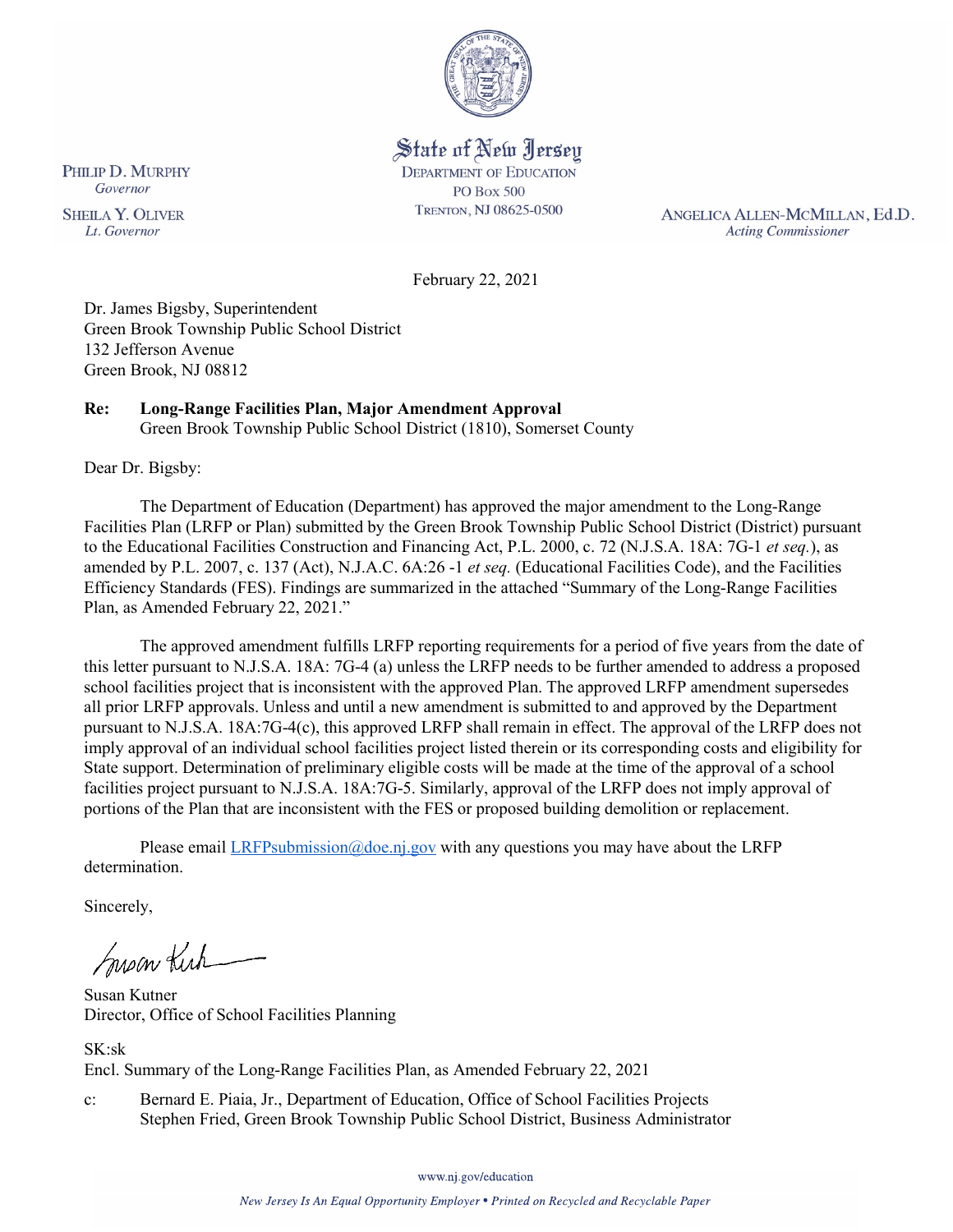# **Green Brook Township Public School District (1810) Summary of the Long-Range Facilities Plan, as Amended February 22, 2021**

The Department of Education (Department) has completed its review of the major amendment to the Long-Range Facilities Plan (LRFP or Plan) submitted by the Green Brook Township Public School District (District) pursuant to the Educational Facilities Construction and Financing Act, P.L. 2000, c. 72 (N.J.S.A. 18A: 7G-1 *et seq.*), as amended by P.L. 2007, c. 137 (Act), N.J.A.C. 6A:26-1 et seq. (Educational Facilities Code), and the Facilities Efficiency Standards (FES).

The following provides a summary of the District's approved amended LRFP. The summary is based on the standards set forth in the Act, the Educational Facilities Code, the FES, District-reported information in the Department's LRFP reporting system, and supporting documentation. The referenced reports in *italic* text are standard reports available on the Department's LRFP website.

### **1. Inventory Overview**

The District is classified as a Regular Operating District (ROD) for funding purposes. It provides services for students in grades PK-8.

The District identified existing and proposed schools, sites, buildings, rooms, and site amenities in its LRFP. Table 1 lists the number of existing and proposed district schools, sites, and buildings. Detailed information can be found in the *School Asset Inventory Report* and the *Site Asset Inventory Report.* 

**As directed by the Department, school facilities projects that have received initial approval by the Department and have been approved by the voters, if applicable, are represented as "existing" in the LRFP.** Approved projects that include new construction and/or the reconfiguration/reassignment of existing program space are as follows: n/a.

| Category                                     | <b>Existing</b> | <b>Proposed</b> |
|----------------------------------------------|-----------------|-----------------|
| Number of Schools (assigned DOE school code) |                 |                 |
| Number of School Buildings <sup>1</sup>      |                 |                 |
| Number of Non-School Buildings <sup>2</sup>  |                 |                 |
| Number of Vacant Buildings                   |                 |                 |
| Number of Sites                              |                 |                 |

#### **Table 1: Number of Schools, School Buildings, and Sites**

Based on the existing facilities inventory submitted by the District:

- Schools using leased buildings (short or long-term):  $n/a$
- Schools using temporary classroom units (TCUs), excluding TCUs supporting construction: n/a
- Vacant/unassigned school buildings:  $n/a$

 $\overline{a}$ 

<span id="page-1-1"></span><span id="page-1-0"></span>*<sup>1</sup>* Includes district-owned buildings and long-term leases serving students in district-operated programs

<sup>&</sup>lt;sup>2</sup> Includes occupied district-owned buildings not associated with a school, such as administrative buildings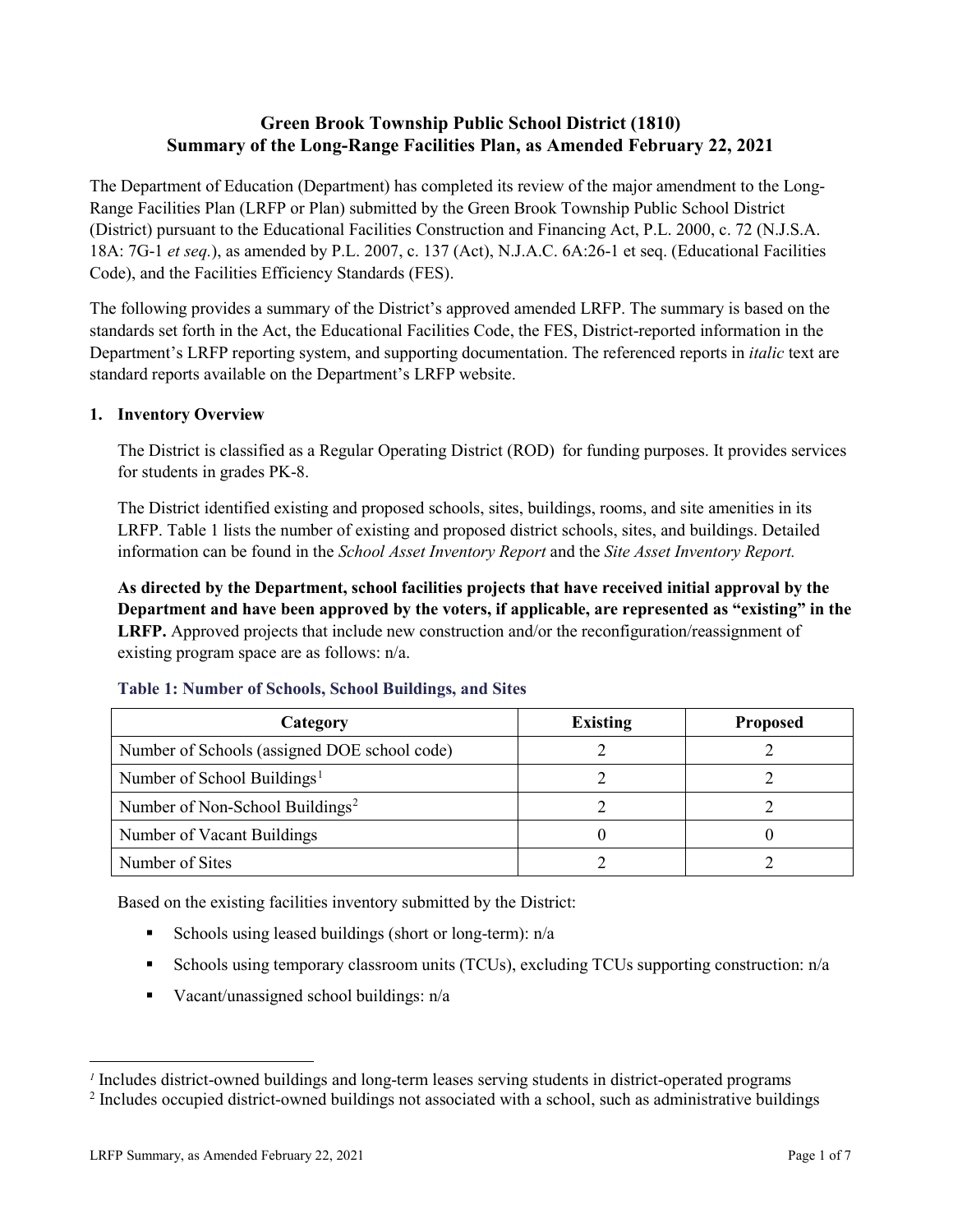Findings:

The Department has determined that the proposed inventory is adequate for approval of the District's LRFP amendment. However, the LRFP determination does not imply approval of an individual school facilities project listed within the LRFP; the District must submit individual project applications for project approval.

## **2. District Enrollments**

The District determined the number of students, or "proposed enrollments," to be accommodated for LRFP planning purposes on a district-wide basis and in each school.

The Department minimally requires the submission of a standard cohort-survival projection using historic enrollment data from the Application for School State Aid (ASSA) or NJ Smart. The cohort-survival method projection method forecasts future students based upon the survival of the existing student population as it moves from grade to grade. A survival ratio of less than 1.00 indicates a loss of students, while a survival ratio of more than 1.00 indicates the class size is increasing. For example, if a survival ratio tracking first to second grade is computed to be 1.05, the grade size is increasing by 5% from one year to the next. The cohort-survival projection methodology works well for communities with stable demographic conditions. Atypical events impacting housing or enrollments, such as an economic downturn that halts new housing construction or the opening of a charter or private school, typically makes a cohort-survival projection less reliable.

### **Proposed enrollments are based on a standard cohort-survival enrollment projection.**

Adequate supporting documentation was submitted to the Department to justify the proposed enrollments. Table 2 provides a comparison of existing and projected enrollments. All totals include special education students.

|                              | <b>Existing Enrollments</b> | <b>District Proposed Enrollments</b> |
|------------------------------|-----------------------------|--------------------------------------|
| <b>Grades</b>                | 2019-20                     | 2023-24                              |
| PK (excl. private providers) | 29                          | 21                                   |
| Grades K to 5                | 453                         | 392                                  |
| Grades 6 to 8                | 300                         | 225                                  |
| Grades 9 to 12               |                             |                                      |
| <b>Totals PK to 12</b>       | 782                         | 638                                  |

# **Table 2: Enrollments**

Findings:

The Department has determined the District's proposed enrollments to be acceptable for approval of the District's LRFP amendment. The Department will require a current enrollment projection at the time an application for a school facilities project is submitted incorporating the District's most recent enrollments in order to verify that the LRFP's planned capacity is appropriate for the updated enrollments.

### **3. District Practices Capacity**

Based on information provided in the room inventories, District Practices Capacity was calculated for each school building to determine whether adequate capacity is proposed for the projected enrollments based on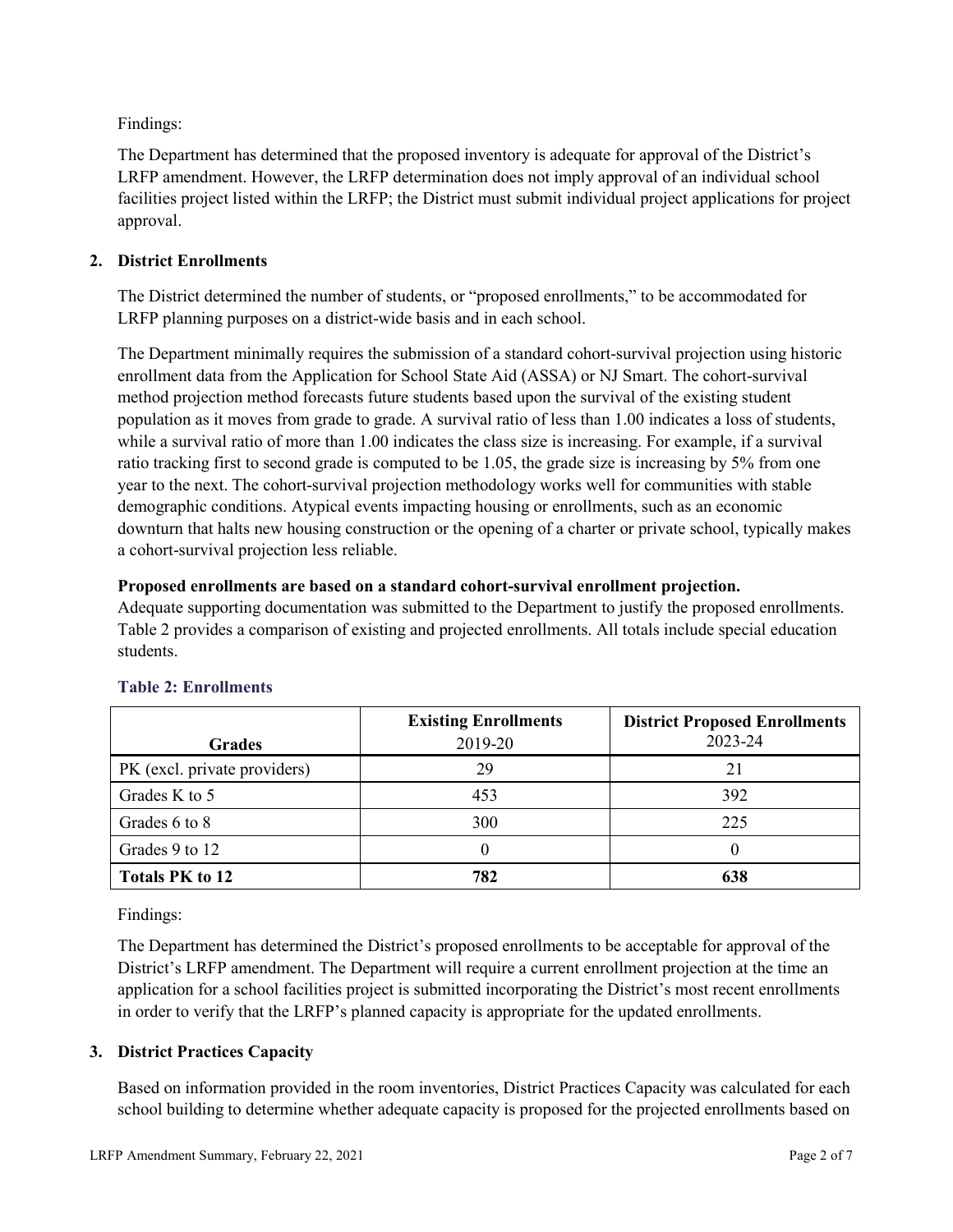district scheduling and class size practices. The capacity totals assume instructional buildings can be fully utilized regardless of school sending areas, transportation, and other operational issues. The calculations only consider district-owned buildings and long-term leases; short term leases and temporary buildings are excluded. **A capacity utilization factor of 90% for classrooms serving grades K-8 and 85% for classrooms serving grades 9-12 is applied in accordance with the FES.** No capacity utilization factor is applied to preschool classrooms.

In certain cases, districts may achieve adequate District Practices Capacity to accommodate enrollments but provide inadequate square feet per student in accordance with the FES, resulting in educational adequacy issues and "Unhoused Students." Unhoused students are considered in the "Functional Capacity" calculations used to determine potential State support for school facilities projects and are analyzed in Section 4.

Table 3 provides a summary of proposed enrollments and existing and proposed District-wide capacities. Detailed information can be found in the LRFP website reports titled *FES and District Practices Capacity Report, Existing Rooms Inventory Report, and Proposed Rooms Inventory Report.*

| <b>Grades</b>              | <b>Proposed</b><br><b>Enrollments</b> | <b>Existing</b><br><b>District</b><br><b>Practices</b><br>Capacity | <b>Existing</b><br>Deviation* | <b>Proposed</b><br><b>District</b><br><b>Practices</b><br>Capacity | <b>Proposed</b><br>Deviation* |
|----------------------------|---------------------------------------|--------------------------------------------------------------------|-------------------------------|--------------------------------------------------------------------|-------------------------------|
| Elementary ( $PK$ to 5)    | 413                                   | 674.32                                                             | 261.32                        | 674.32                                                             | 261.32                        |
| Middle $(6 \text{ to } 8)$ | 225                                   | 525.68                                                             | 300.68                        | 525.68                                                             | 300.68                        |
| High $(9 \text{ to } 12)$  | 0                                     | 0.00                                                               | 0.00                          | 0.00                                                               | 0.00                          |
| <b>District Totals</b>     | 638                                   | 1,200.00                                                           | 562.00                        | 1,200.00                                                           | 562.00                        |

### **Table 3: District Practices Capacity Analysis**

*\* Positive numbers signify surplus capacity; negative numbers signify inadequate capacity. Negative values for District Practices capacity are acceptable for approval if proposed enrollments do not exceed 100% capacity utilization.*

Considerations:

- Based on the proposed enrollments and existing room inventories, the District is projected to have inadequate capacity for the following grade groups, assuming all school buildings can be fully utilized: n/a
- Adequate justification has been provided by the District if the proposed capacity for a school significantly deviates from the proposed enrollments. Generally, surplus capacity is acceptable for LRFP approval if additional capacity is not proposed through new construction.

### Findings:

The Department has determined that proposed District capacity, in accordance with the proposed enrollments, is adequate for approval of the District's LRFP amendment. The Department will require a current enrollment projection at the time an application for a school facilities project is submitted, incorporating the District's most recent Fall Enrollment Report, in order to verify that the LRFP's planned capacity meets the District's updated enrollments.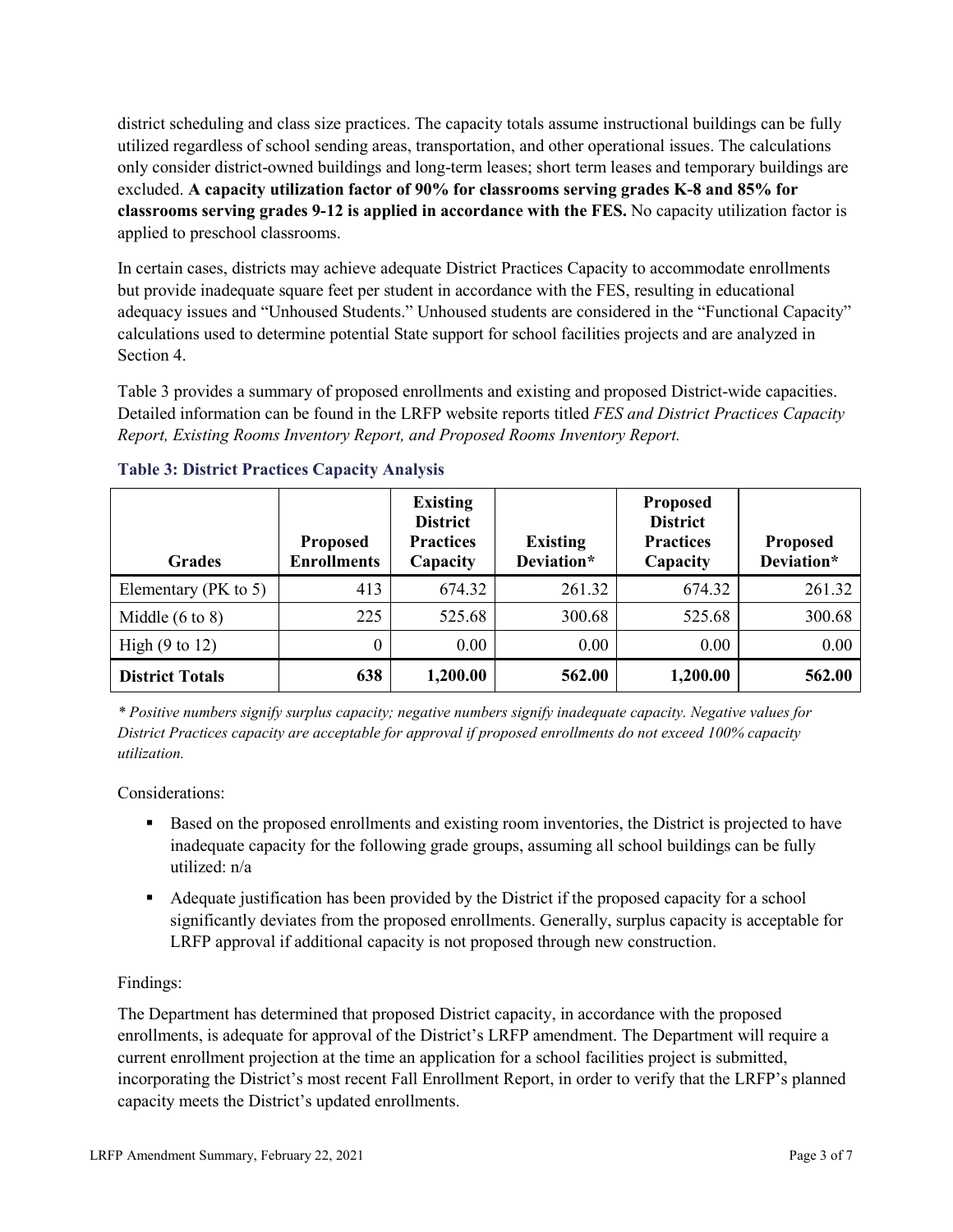### **4. New Construction Funding Eligibility**

*Functional Capacity* was calculated and compared to the proposed enrollments to provide a **preliminary estimate** of Unhoused Students and new construction funding eligibility. **A final determination will be made at the time of project application approval.**

*Functional Capacity* is the adjusted gross square footage of a school building *(total gross square feet minus excluded space)* divided by the minimum area allowance per full-time equivalent student for the grade level contained therein. *Unhoused Students* is the number of students projected to be enrolled in the District that exceeds the Functional Capacity of the District's schools pursuant to N.J.A.C. 6A:26-2.2(c). *Excluded Square Feet* includes (1) square footage exceeding the FES for any pre-kindergarten, kindergarten, general education, or self-contained special education classroom; (2) grossing factor square footage *(corridors, stairs, mechanical rooms, etc.)* that exceeds the FES allowance, and (3) square feet proposed to be demolished or discontinued from use. Excluded square feet may be revised during the review process for individual school facilities projects.

Table 4 provides a preliminary assessment of the Functional Capacity, Unhoused Students, and Estimated Maximum Approved Area for Unhoused Students for each FES grade group. The calculations exclude temporary facilities and short-term leased buildings. School buildings proposed for whole or partial demolition or reassignment to a non-school use are excluded from the calculations pending project application review. If a building is proposed to be reassigned to a different school, the square footage is applied to the proposed grades after reassignment. Buildings that are not assigned to a school are excluded from the calculations. In addition, only preschool students eligible for state funding (former ECPA students) are included. Detailed information concerning the calculations can be found in the *Functional Capacity and Unhoused Students Report* and the *Excluded Square Footage Report.*

| Category                                     | PK/K to 5 | 6 to 8 | 9 to 12      | <b>Total</b> |
|----------------------------------------------|-----------|--------|--------------|--------------|
| Eligible PK /K-12 Proposed Enrollments       | 413       | 225    | 0            |              |
| FES Area Allowance (SF/student)              | 125.00    | 134.00 | 151.00       |              |
| <b>Prior to Completion of Proposed Work:</b> |           |        |              |              |
| <b>Existing Gross Square Feet</b>            | 101,990   | 91,171 | $\theta$     | 193,161      |
| <b>Adjusted Gross Square Feet</b>            | 96,148    | 84,011 | $\theta$     | 180,159      |
| <b>Adjusted Functional Capacity</b>          | 758.06    | 637.32 | 0.00         |              |
| <b>Unhoused Students</b>                     | 0.00      | 0.00   | 0.00         |              |
| Est. Max. Area for Unhoused Students         | 0.00      | 0.00   | 0.00         |              |
| <b>After Completion of Proposed Work:</b>    |           |        |              |              |
| Gross Square Feet                            | 101,990   | 91,171 | $\theta$     | 193,161      |
| New Gross Square Feet                        | $\theta$  | 0      | $\theta$     | $\Omega$     |
| <b>Adjusted Gross Square Feet</b>            | 96,148    | 84,011 | $\mathbf{0}$ | 180,159      |
| <b>Functional Capacity</b>                   | 758.06    | 637.32 | 0.00         |              |
| Unhoused Students after Construction         | 0.00      | 0.00   | 0.00         |              |
| Est. Max. Area Remaining                     | 0.00      | 0.00   | 0.00         |              |

#### **Table 4: Estimated Maximum Approved Area for Unhoused Students**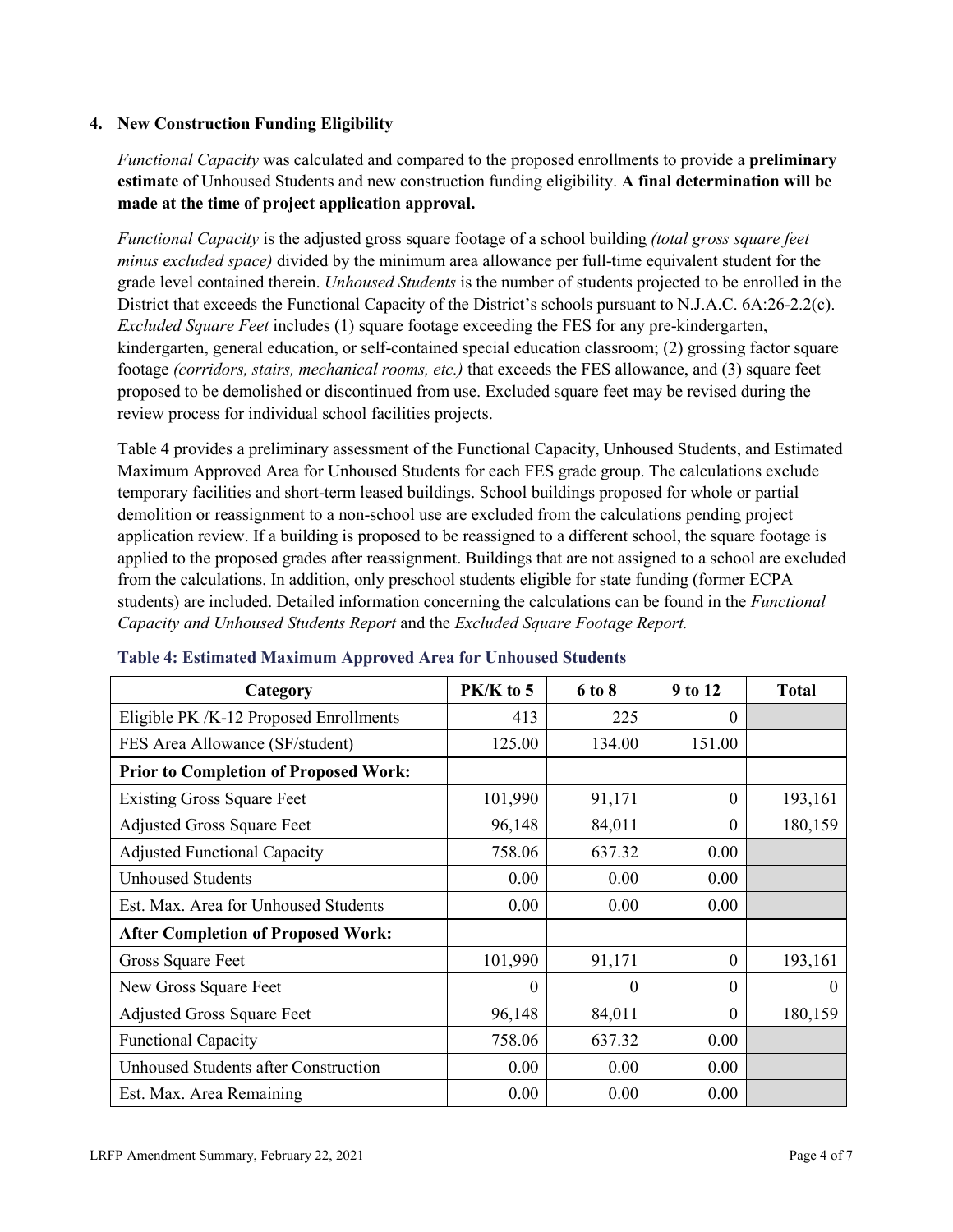Facilities used for non-instructional or non-educational purposes are ineligible for State support under the Act. However, projects for such facilities shall be reviewed by the Department to determine whether they are consistent with the District's LRFP and whether the facility, if it is to house students (full or part time) conforms to educational adequacy requirements. These projects shall conform to all applicable statutes and regulations.

Estimated costs represented in the LRFP by the District are for capital planning purposes only. The estimates are not intended to represent preliminary eligible costs or final eligible costs of approved school facilities projects.

Considerations:

- The District does not have approved projects pending completion, as noted in Section 1, that impact the Functional Capacity calculations.
- **The Functional Capacity calculations** *exclude* square feet proposed for demolition or discontinuation for the following FES grade groups and school buildings pending a feasibility study and project review: n/a.
- Based on the preliminary assessment, the District has Unhoused Students prior to the completion of proposed work for the following FES grade groups: n/a.
- New construction is proposed for the following FES grade groups: n/a.
- Proposed new construction exceeds the estimated maximum area allowance for Unhoused Students prior to the completion of the proposed work for the following grade groups: n/a.
- The District, based on the preliminary LRFP assessment, will not have Unhoused Students after completion of the proposed LRFP work. If the District is projected to have Unhoused Students, adequate justification has been provided to confirm educational adequacy in accordance with Section 6 of this determination.

### Findings:

Functional Capacity and Unhoused Students calculated in the LRFP are preliminary estimates. Preliminary Eligible Costs (PEC) and Final Eligible Costs (FEC) will be included in the review process for specific school facilities projects. A feasibility study undertaken by the District is required if building demolition or replacement is proposed per N.J.A.C. 6A:26-2.3(b)(10).

# **5. Proposed Work**

The District assessed program space, capacity, and physical plant deficiencies to determine corrective actions. Capital maintenance, or *"system actions,"* address physical plant deficiencies due to operational, building code, and /or life cycle issues. Inventory changes, or *"inventory actions,*" add, alter, or eliminate sites, site amenities, buildings, and/or rooms.

The Act (N.J.S.A. 18A:7G-7b) provides that all school facilities shall be deemed suitable for rehabilitation unless a pre-construction evaluation undertaken by the District demonstrates to the satisfaction of the Commissioner that the structure might pose a risk to the safety of the occupants even after rehabilitation or that rehabilitation is not cost-effective. Pursuant to N.J.A.C. 6A:26-2.3(b)(10), the Commissioner may identify school facilities for which new construction is proposed in lieu of rehabilitation for which it appears from the information presented that new construction is justified, provided, however, that for such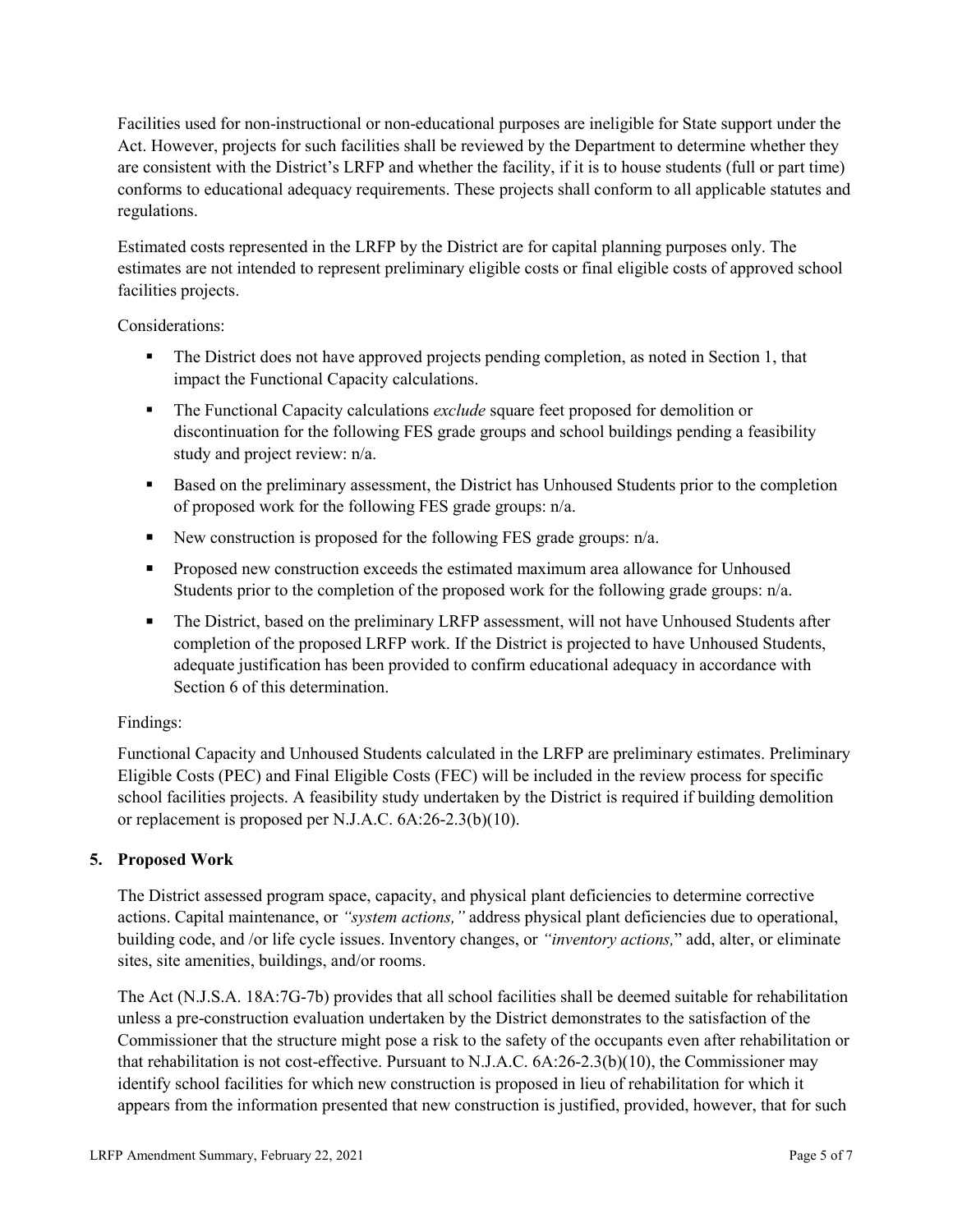school facilities so identified, the District must submit a feasibility study as part of the application for the specific school facilities project. The cost of each proposed building replacement is compared to the cost of additions or rehabilitation required to eliminate health and safety deficiencies and to achieve the District's programmatic model.

Table 5 lists the scope of work proposed for each school based on the building(s) serving their student population. Proposed inventory changes are described in the LRFP website reports titled *"School Asset Inventory Report and "Proposed Room Inventory Report."* Information concerning proposed systems work, or capital maintenance can be found in the "LRFP Systems Action Summary Report."

With the completion of the proposed work, the following schools are proposed to be eliminated:  $n/a$ ; the following schools are proposed to be added: n/a.

| <b>Proposed Scope of Work</b>                                                                  | <b>Applicable Schools</b>                               |
|------------------------------------------------------------------------------------------------|---------------------------------------------------------|
| <b>Renovation only</b> (no new construction)                                                   |                                                         |
| System actions only (no inventory actions)                                                     | Green Brook MS (030); Irene E.<br>Feidkirchner ES (050) |
| Existing inventory actions only (no systems actions)                                           | n/a                                                     |
| Systems and inventory changes                                                                  | n/a                                                     |
| <b>New construction</b>                                                                        |                                                         |
| Building addition only (no systems actions)                                                    | n/a                                                     |
| Renovation and building addition (system, existing<br>inventory, and new construction actions) | n/a                                                     |
| New building on existing site                                                                  | n/a                                                     |
| New building on new or expanded site                                                           | n/a                                                     |
| Site and building disposal (in addition to above scopes)                                       |                                                         |
| Partial building demolition                                                                    | n/a                                                     |
| Whole building demolition                                                                      | n/a                                                     |
| Site and building disposal or discontinuation of use                                           | n/a                                                     |

#### **Table 5: School Building Scope of Work**

Findings:

The Department has determined that the proposed work is adequate for approval of the District's LRFP amendment. However, Department approval of proposed work in the LRFP does not imply the District may proceed with a school facilities project. The District must submit individual project applications with cost estimates for Department project approval. Both school facilities project approval and other capital project review require consistency with the District's approved LRFP.

### **6. Proposed Room Inventories and the Facilities Efficiency Standards**

The District's proposed school buildings were evaluated to assess general educational adequacy in terms of compliance with the FES area allowance pursuant to N.J.A.C. 6A:26-2.2 and 2.3.